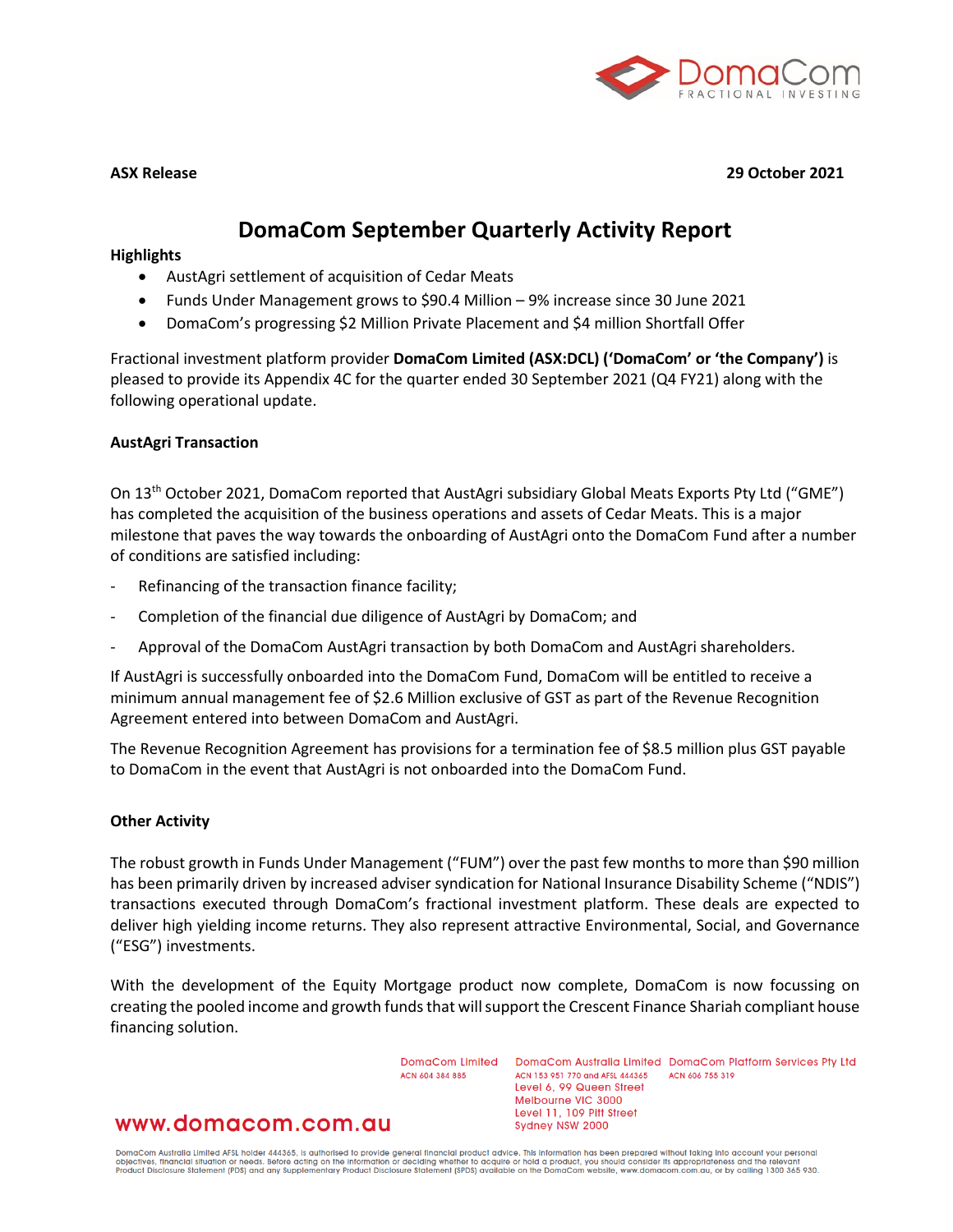# **Funds Under Management**

It was pleasing that the FUM grew by approximately 9% since the start of the quarter to \$90.4 Million as at 30th September 2021.

# **Capital Management**

The Company is undertaking a non-underwritten private placement to sophisticated and wholesale investors to raise up to \$1,998,503 before costs through the issue of up to 30,506,852 Ordinary Shares at a price of \$0.06551 per share. As of 27<sup>th</sup> October 2021, a total of \$1.764 Million of this placement has been subscribed leaving circa \$235k to be filled.

Additionally, DomaCom undertook an Entitlement Offer with a separate Shortfall Offer at a price of \$0.066 per share to raise up to circa \$4 million. The Entitlement Offer closed on 2<sup>nd</sup> September 2021 having raised \$185k. The Shortfall Offer remains open with the capacity to raise up to a further \$3.8 million (ASX Announcement 7<sup>th</sup> September 2021).

DomaCom has been informed by the ASX that it is required to remain suspended until the completion of a capital raising and is able to demonstrate sufficient cash to continue its operations and is compliance with ASX Listing Rule 12.2.

# **Corporate**

FUM increased from \$83.1m to \$90.3m in the quarter ended 30 September 2021.

Payment of remuneration to executive and non-executive directors and their related parties amounted to \$135,000 during the quarter ended 30 September 2021. In addition \$29,000 was received from the related party DomaCom Fund for expenses previously paid on its behalf.

DomaCom continued to carefully control costs during the quarter. Net cash used in operating activities increased by \$109,000 during the quarter ended 30 September 2021 (excluding the impact of exception amounts received in the previous quarter under the COVID-19 Cash Boost For Employers program). The increase is due to a combination of increases in corporate costs associated with current business activities and a reduction in staff costs allocated to capitalised software development.

DomaCom's cash position at the end of the June quarter was \$277K. The cash balance is expected to increase with the remaining settlement of the Private Placement and further funds received through the Shortfall Offer.

**DomaCom CEO Arthur Naoumidis said:** "The September quarter has seen significant progress in the growth of FUM due to a focus on NDIS transactions amongst our clients with a significant pipeline of future transactions being established.

It was pleasing to be able to announce that AustAgri has acquired the business assets and operations of Cedar Meats and we look forward to progressing the onboarding of AustAgri onto the DomaCom Fund over the next few months. There are a number of conditions precedent that need to be met and there is no guarantee that the transaction will complete.

This milestone has allowed us to now focus on raising additional capital via the Shortfall Offer to enable the Company to request a resumption of trading."